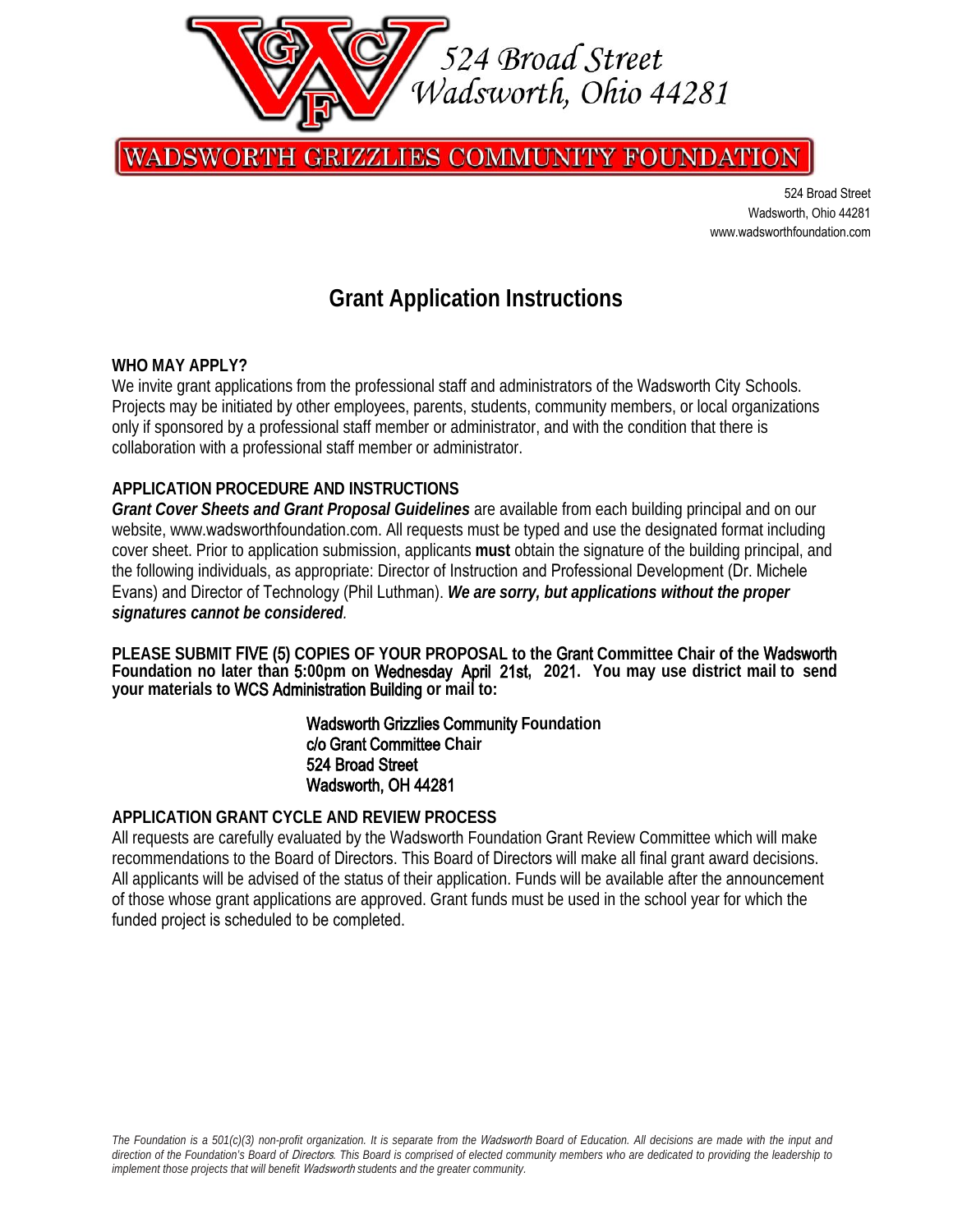# Types of Grants

Please use the same format and guidelines for all Grant Proposals.

CLASSROOM INNOVATION GRANTS --- designed to encourage creative and innovative teaching and learning initiatives consistent with the district's goals. AWARD AMOUNT: up to \$1000.00.

FOUNDATION PROJECT GRANTS --- larger grants generally used to serve more students; often includes an entire department, grade level, or school. This grant category includes requests for Professionals-in-Residence. AWARD AMOUNT: up to \$5000.00

# **Grant Application Guidelines**

In order to be considered, an application must consist of a completed cover sheet (do NOT substitute a different format) and additional typed page or pages which include the following items.

- 1. Budget Details. Provide in detail all of the following that are pertinent to your project:
	- a. Materials (itemize and total)
	- b. Honorarium
	- c. Other expenses not listed above (itemize and total)
	- d. Grand total
	- e. List any supplemental sources of funding (e.g. PTO, district funds, private or student contributions)
- 2. Expected timeline for expenditure of funds
- 3. Project Description:
	- a. Provide a brief summary or descriptive paragraph of the project
	- b. Method and activities be specific, and include:
		- i. What activities will you implement to accomplish your goals?
		- ii. How does your project support the achievement of your goals in core curriculum areas?
		- iii. How will your students, and/or other staff or community be involved?
	- c. Duration and plans to continue:
		- i. When will your project begin and end, and will it continue after this grant?
		- ii. How do you plan to share your project results with others?
- 4. Background of Project Director (person directly responsible for implementing grant and providing follow-up evaluation); you may wish to include:
	- a. A brief description of any experiences, training, or interests you may have which relate to the project
	- b. A list of any grants asked for and/or received from the Foundation in the past
	- c. How you anticipate that this project will contribute to your professional growth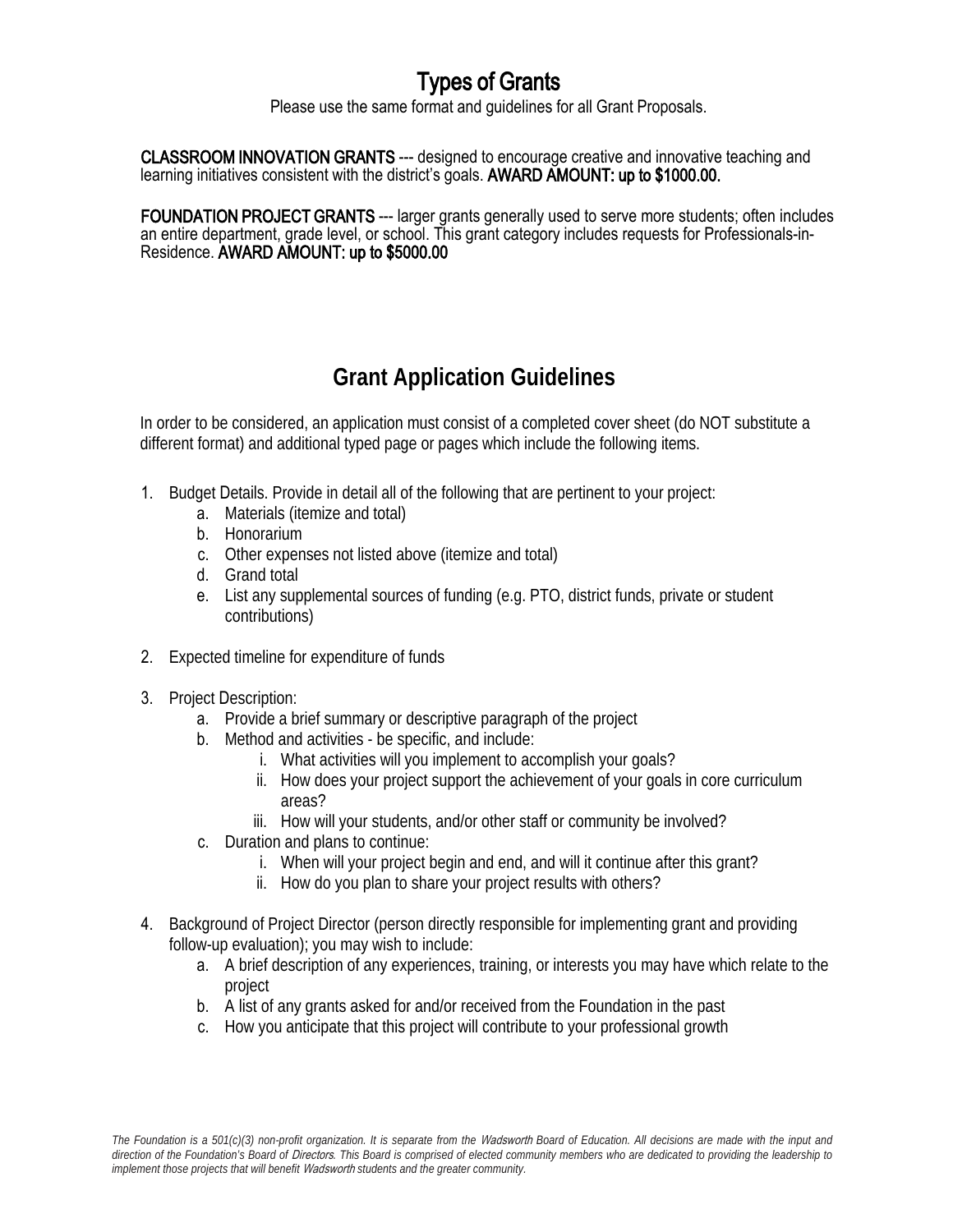## **Grant Payments**

Payments and reimbursements can be made by any of the following means:

- We will send a payment directly to the supplier upon receipt of an invoice or contract from them.
- In the case of verbal agreements, as with some artists and musicians, a letter or e-mail from you requesting the payment and indicating the service performed and the person's name will be accepted.
- You may use a District Purchase Order and we will reimburse the school district. Please be sure to indicate on the Purchase Order that this is a Wadsworth Grizzlies Community Foundation Grant, so that they know to seek reimbursement from us.
- In all cases, we must have receipts, invoices or some other record for our records.

## 2020-2021GrantApplicationDeadline

DueDate: No later than 5:00pm on Wednesday April 21st, 2021

Awarded grants will be announced following the Wadsworth Grizzlies Community Foundation's Online Auction ending April 30th, 2021.

If you have any questions regarding the grant process, please contact:

Grant Committee Chair Janie Parish exec@wadsworthchamber.com

Building Liaison(s) to the Foundation or

> WHS-Steve Moore WMS - Eric Jackson CIS - Chris Roberts Franklin - Matt Hulme Isham - Vicki Fugate Lincoln - Chris Roberts Overlook - Chris Roberts Valley View - Krista Jones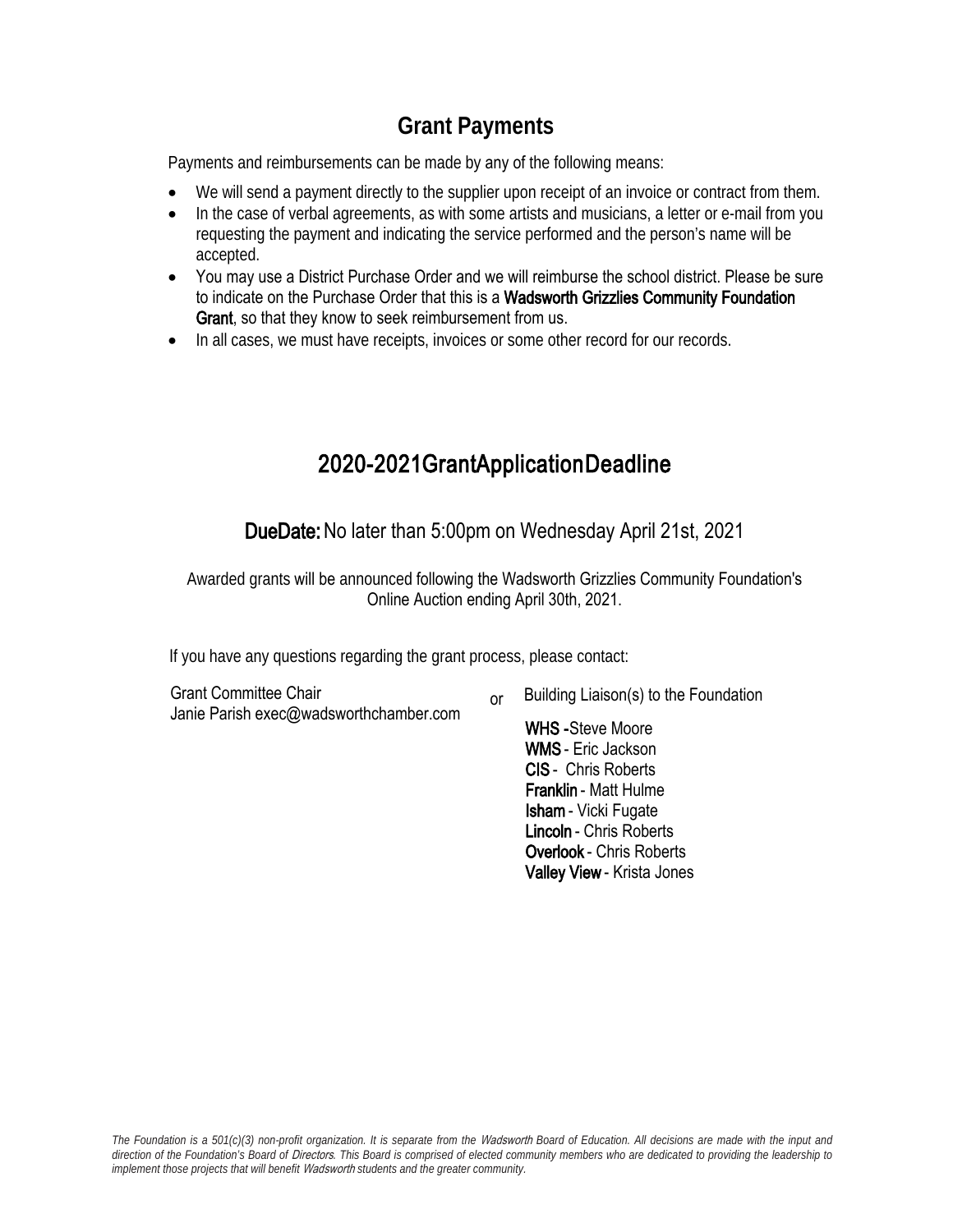### **WADSWORTH GRIZZLIES COMMUNITY FOUNDATION GRANT APPLICATION PROJECT OVERVIEW PAGE**

 $\_$  , and the set of the set of the set of the set of the set of the set of the set of the set of the set of the set of the set of the set of the set of the set of the set of the set of the set of the set of the set of th

### **Title of Project or Name of Professional(s)-in-Residence:**

### **Summary Statement about the Project:**

## **Project Applicant ("Project Director"):**

| <b>Project Details:</b> |                                                                                                                |  |
|-------------------------|----------------------------------------------------------------------------------------------------------------|--|
|                         | Other Funding Sources?: _________________ Amount from Other Funding Sources: _________________________________ |  |
|                         |                                                                                                                |  |
| <b>Budget Details:</b>  |                                                                                                                |  |
|                         |                                                                                                                |  |
|                         |                                                                                                                |  |
|                         |                                                                                                                |  |
|                         |                                                                                                                |  |
|                         |                                                                                                                |  |
| Name:                   |                                                                                                                |  |